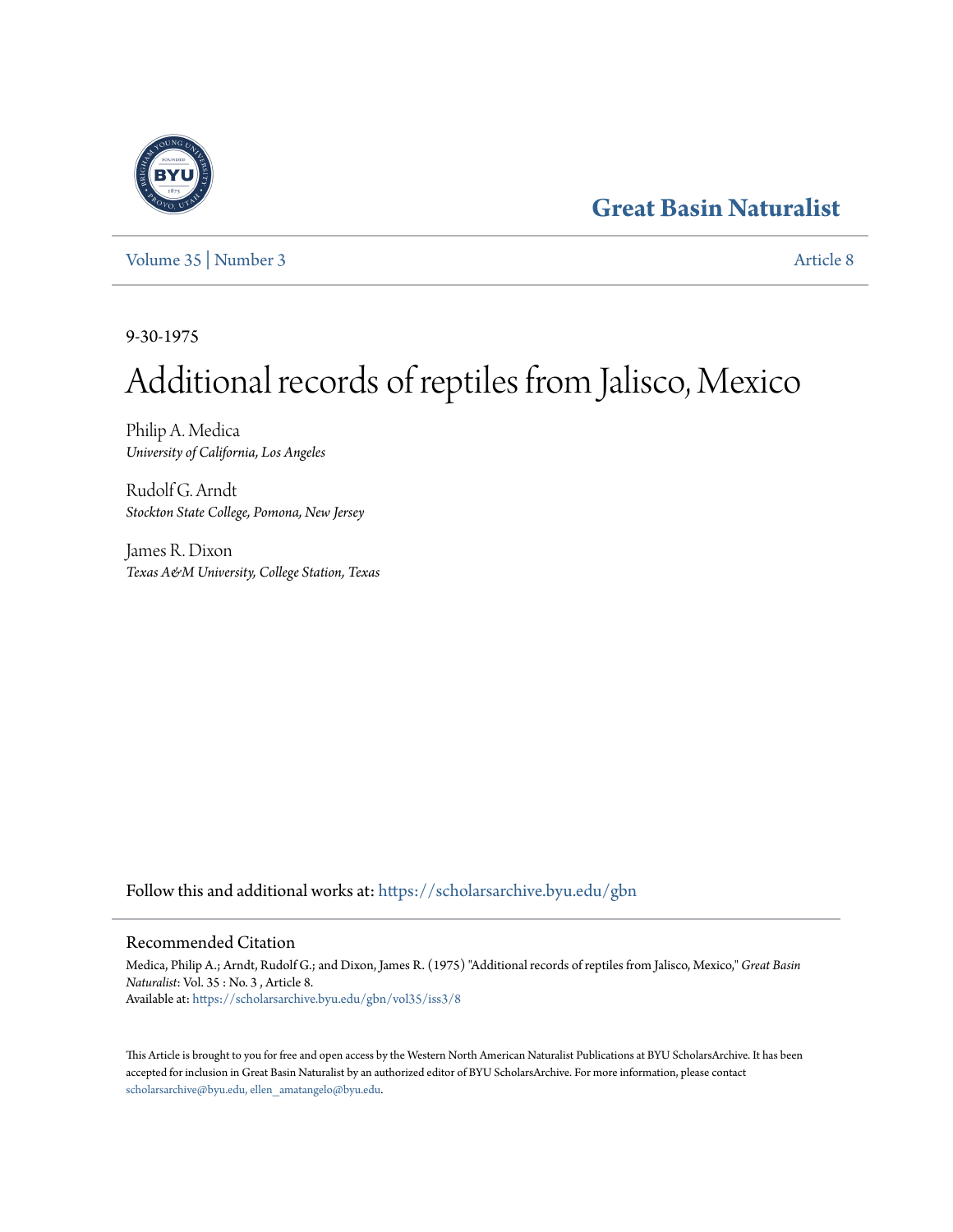### ADDITIONAL RECORDS OF REPTILES FROM JALISCO. MEXICO

Philip A. Medica'. Rudolf G. Arndt<sup>2</sup>. and James R. Dixon<sup>3</sup>

ABSTRACT.— Noteworthy records of reptiles from the first state records of Coleonyx clegaus nemoralis, the second<br>notes on the distribution and reproduction of *Eumeces bret* Jalisco. Mexico. are presented. The<br>record for *Geophis tarascae*, and<br>*indubitus* are discussed.

**A** small collection of amphibians and miles  $(2+30 \text{ mm} \text{ SV}, x = 26.7 \text{ mm})$  and reptiles from Jalisco, Mexico, vielded several noteworthy specimens.

Coleonyx elegans nemoralis Klauber. One male (88 mm snout to vent length. SV) from 28.1 km SW Autlan, Jalisco. (Texas Cooperative Wildlife Collection, Texas A & M University, TCWC 48035). collected on <sup>19</sup> May 1974. elevation 518 m. There are three known specimens from Jalisco. The first, a male (Los Angeles Coimty Musemn, LACM <sup>37568</sup> ) <sup>83</sup> mm SV, from 74.2 km SW Antlan. Jalisco, was collected by J.R. Dixon and R. Heyer on 23 July 1967. This specimen has 10 preanal pores; 7-7 supralabials; 6-7 infralabials; 9 scales nostril to nostril; gulars contacting mental; 4/4 gulars contacting first infralabials; 21 rows of tubercles across at midbody, and 16 fourth toe lamellae. Our specimen (TCWC 48035) has 11 preanal pores; 8-8 supralabials; 7-8 infralabials; 9 scales nostril to nostril; 5 gulars contacting mental;  $\pm 5$  gulars contacting first infralabials; 20 rows of tuber cles across at midbody, and 17 fourth toe lamellae. The third specimen (Brigham Young University, BYU 41299), a male <sup>85</sup> mm SV, from 14.5 km N Barra de Navidad, Jalisco, was collected by J. Ott ley on 30 October 1974. This spetimen has 10 preanal pores; 6-7 supralabials; 7-8 infralabials; 9 scales nostril to nostritl;  $6$ gulars contacting mental; 2/2 gulars contacting first infralabials; 21 rows of tu bercles across at midbody, and 16 fourth toe lamellae. All specimens are within the range of variation described by Klauber (1945). These specimens extend the  $\mathfrak h$ known range of this species inland some  $107$  km  $N$  from the coastal area of Colima, the heretofore northenmiost portion of its known range (Klauber. 1945; Kluge. 1975).

Eumeces brevirostris indubitus Taylor. A series of 20 specimens, including 9 juve-

11 adults (52-75 mm SV,  $x = 61.2$  mm), collected 25 km SE Autlan, Jalisco (TCWC 48036-48055), on 17 May 1974. (TOWG 48050-48055), on 17 May 1974.<br>This site is approximately 50 km W of the<br>nearest reported locality and about 100 km SSE of the northernmost locality for this subspecies, both in Jalisco, thus partially filling the hiatus in the distribution described by Dixon (1969). Our specimens exhibit a significantly lower number of fourth toe lamellae (11-14.  $\overline{x} = 11.8$  $\approx$  0.25) and superciliaries (5-6 to 7-7,  $6.27 + 0.08$  I, but otherwise they fall well within the range of variation for *indubitus* given by Dixon (1969). This species is ovoviviparous according to Tanner  $(1958)$ , who reported a female that contained two fully developed embryos. We secured one large female  $(75 \text{ mm SV.})$ weight  $(6.67 \text{ g})$  that bore six live young between the time of capture and the next morning. Their range in length was 24- $28 \text{ mm}$  SV (x  $-26.3 \text{ mm}$ ) and in weight from  $0.37-0.46$  g (x  $0.41$  g). All *Eumeces* were found in pine-oak woodland under rocks within 20 m of a permanent stream, elevation 1.433 m. It is of interest to note that in this area there had been no appreciable rainfall since October 1973, and most decidous vegetation was devoid of leaves. Despite the apparent lack of moisture, *Eunicces b. indubitus* was capable of reproducing, perhaps owing to its ovovi-\iparous nature.

Geophis tarascae Hartweg. One female from 25 km SE Autlan, Jalisco (TCWC 17918), collected on 17 May 1974, elevation  $1,133$  m. This apparently is but the Fifth known sj)ecimen oF this species and the second from the state of Jalisco. Downs (1967) reported on three specimens from the type locality at Uruapan, Nichoacan; Dixon (1968) reported one specimen from Nevado de Cofima some  $F<sub>18</sub>$  km to the E. Our specimen has  $15$ 

<sup>4</sup>U.C.I..A., P. O. Box 495, Mercury, Xevada 8902 !<br><del>Tac</del>ulty of Natural Sciences & Mathematics, Stocklon State College, Pontona, New Jer.ay (S<sup>ei</sup>t)<br>**Department of Wildlife Sciences, Texas A & M I** niversity, College Statio